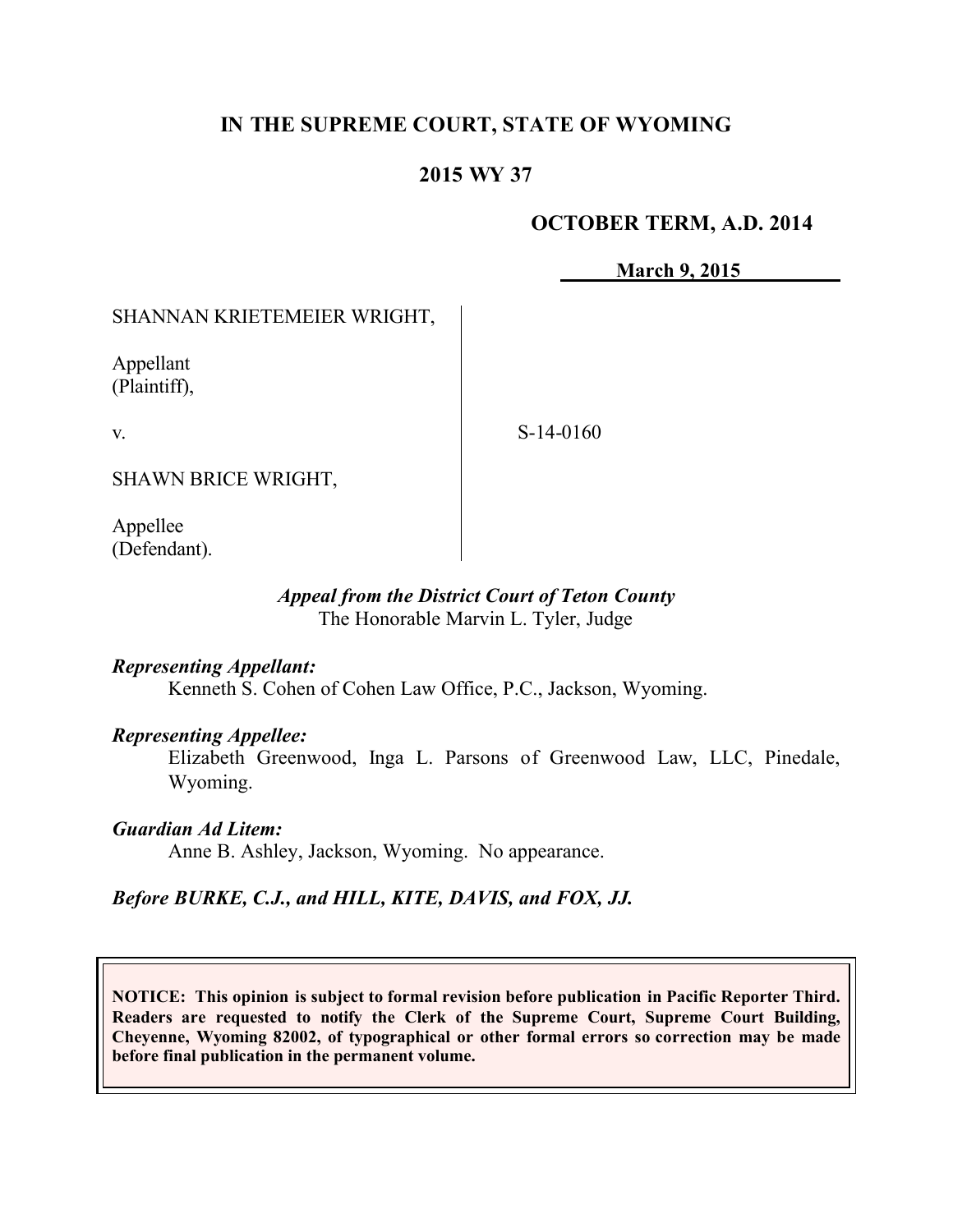### **KITE, Justice.**

[¶1] Shannan Krietemeier Wright (Mother) appeals from a divorce decree awarding Shawn Brice Wright (Father) primary residential custody of the parties' two year old daughter in accordance with the parties' settlement agreement. Mother also claims she qualifies for joint support and should not be required to both reimburse Father for visitation travel costs and pay retroactive child support. We affirm the decree in all respects except for the provision ordering Mother to pay retroactive child support; we reverse the latter provision.

#### **ISSUES**

[¶2] The issues for our determination are:

1. Whether Father is estopped from claiming the settlement agreement is binding because he previously took the position it was not.

2. Whether the district court erred in enforcing the settlement agreement because the evidence did not show it was in the child's best interest.

3. Whether Mother's child support obligation should be calculated under the joint presumptive support provision of Wyo. Stat. Ann. § 20-2-304(c) (LexisNexis 2013).

4. Whether the district court erred in ordering Mother to both reimburse Father for travel costs and pay retroactive child support.<sup>1</sup>

## **FACTS**

[¶3] The parties were married in August 2011 in Jackson, Wyoming. Their daughter was born three weeks later. Mother filed a complaint for divorce in February 2012. Father filed an answer and counterclaim asserting he was the aggrieved party and seeking a divorce. The parties informally shared custody of the child after Mother filed for divorce.

[¶4] In April 2012, Mother's employment was terminated and she attempted suicide. She was involuntarily committed to the hospital. Father filed a motion for an ex parte emergency order awarding him temporary custody of the child. The parties stipulated to the appointment of a guardian ad litem and the district court entered an order pursuant to

<sup>&</sup>lt;sup>1</sup> In addition to these issues, Father asserts Mother's claims are not supported by cogent argument or legal authority and asks the Court to certify there is no reasonable cause for this appeal and award attorney fees pursuant to W.R.A.P. 10.05. We decline the request.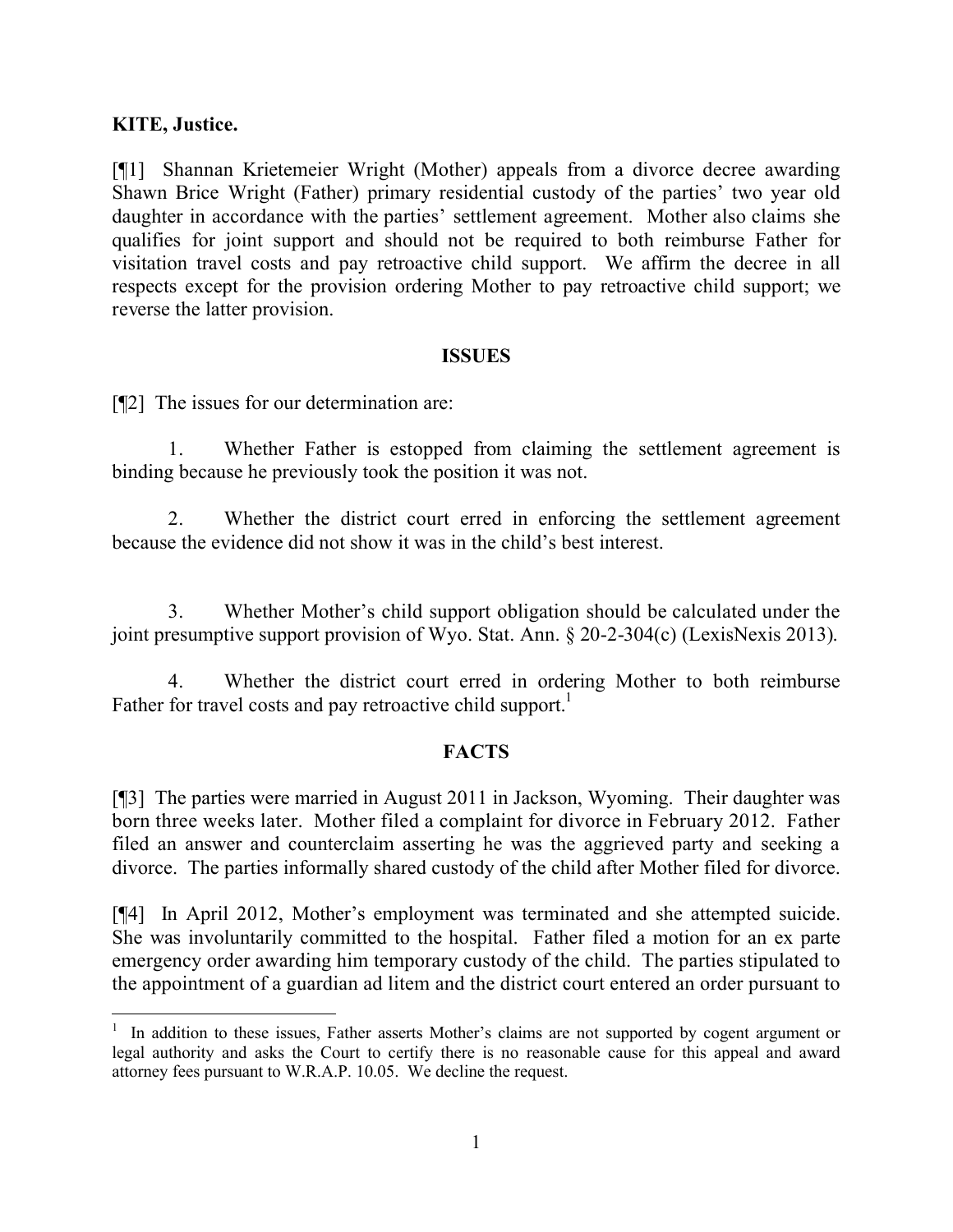the stipulation. The parties subsequently stipulated to a temporary custody order pursuant to which they would have joint legal custody of the child, Father would have primary residential custody and Mother would have liberal visitation. The district court entered the stipulated order in May 2012.

[¶5] In November 2012, the district court entered an order pursuant to Father's motion requiring the parties to mediate and make a good faith effort to settle the divorce proceedings. The district court imposed a February 4, 2013, deadline. The parties met with a mediator in January 2013 in an effort to reach a settlement agreement. They signed a document entitled Terms of Settlement on February 15, 2013. The document provided: "These terms will be incorporated into a final binding settlement agreement and a Decree of Divorce." As it relates to the issues on appeal, the document also provided:

> 4. Transportation. [Mother] shall bear the costs for transportation for L's visitation until such time as she begins to pay guideline child support. Thereafter, the parties shall share the responsibility and costs for transportation of L equally.

(Emphasis added.)

[¶6] Shortly after agreeing on the terms of settlement, Mother filed notice of her intent to relocate to Texas. Mother also filed a status report in April 2013 advising the district court that the parties had reached a settlement in February 2013, she had forwarded a copy to Father and Father had failed to respond. On July 2, 2013, the parties filed a joint status report stating that they were close to reaching a settlement, asking for two more weeks to complete the settlement and, in the event a settlement was not reached by July 17, 2013, asking the district court to set a scheduling conference.

[¶7] On July 18, 2013, Father filed a motion for scheduling conference stating the parties had been unable to reach a settlement on all issues. Two months later, Father filed a motion requesting the district court to enforce the "parties' February 15, 2013, settlement agreement." Father asserted in this motion that the parties had reached an agreement and signed a document entitled "Terms of Settlement" on February 15, 2013. The document provided that the parties agreed to the essential terms of divorce, child custody and visitation and those terms would be incorporated into a final binding settlement agreement. Father stated the final agreement was not signed because the parties disagreed over the sentence requiring them to equally share the responsibility and cost for transporting the child back and forth between Texas and Wyoming. Father asserted that Mother had taken the position that the language requiring the parties to equally share the responsibility for transporting the child meant Father had to transport or make arrangements for someone else to transport the child to Texas for visits with her.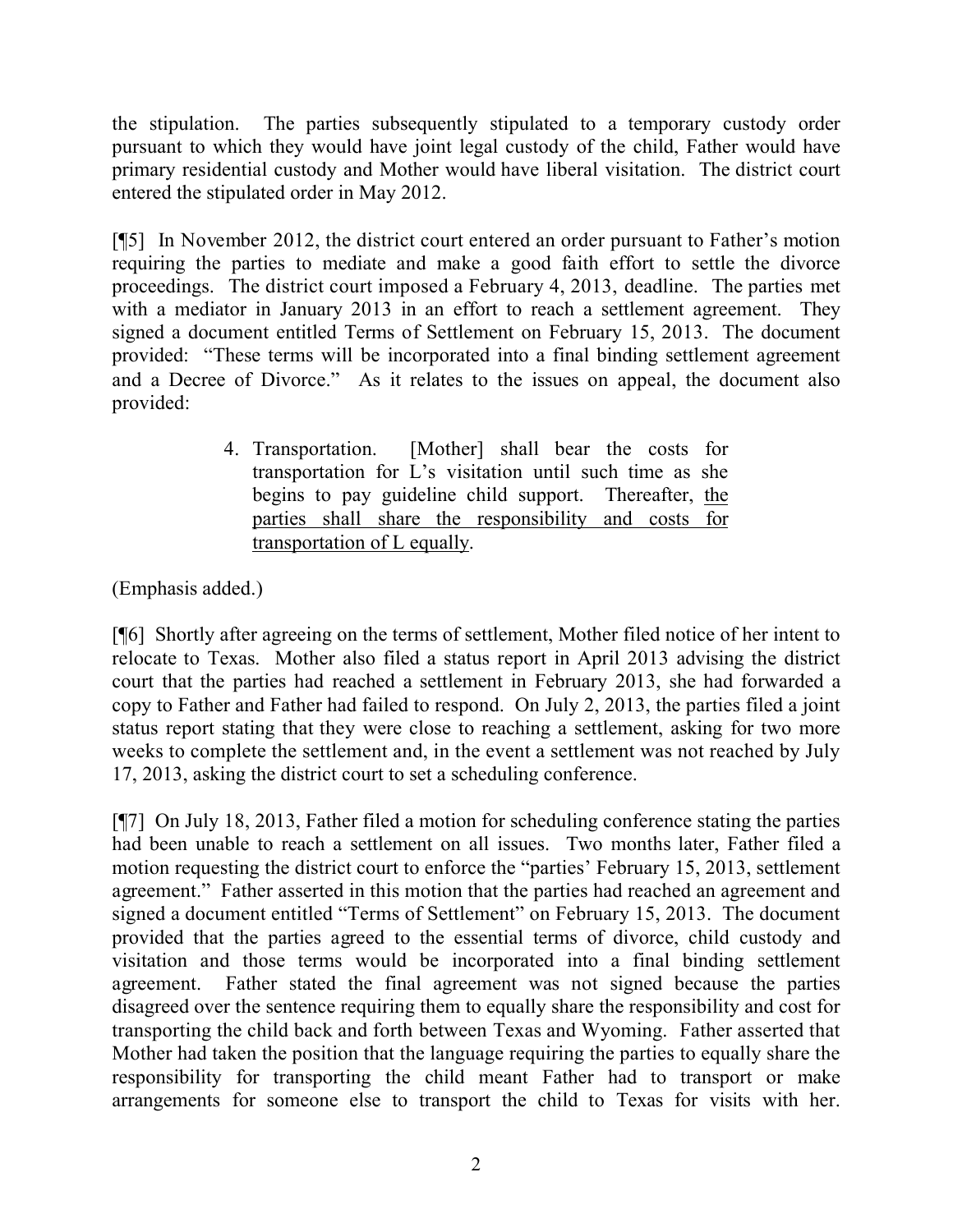Although Father indicated that he had taken the position during the settlement discussions that the language "share the responsibility" meant that he had to cooperate with Mother in arranging the transport, he now stated in his motion that he would agree to Mother's interpretation. More specifically, Father agreed to share responsibility for transporting the child to Texas for visitation with Mother, take responsibility for transporting the child either to or from the appropriate airport, and pay the cost of whoever accompanied the child until she was old enough to travel as an unaccompanied minor. Having made this concession, Father asked the district court to enforce the agreement the parties reached in February.

[¶8] Four days after Father filed his motion, the district court, without a response from Mother or a hearing, entered an order enforcing the parties' February 2013 agreement. The district court found that the parties had entered into a valid agreement, agreed to the terms and agreed that those terms would be incorporated into a settlement agreement. The district court concluded the disagreement concerning shared responsibility for transporting the child was not material to the essential terms of the agreement. Concluding that it had the inherent power to summarily enforce settlement agreements in order to promote the policy favoring settlement and avoiding costly and time-consuming litigation, the district court ordered the parties to execute a final settlement agreement and divorce decree in accordance with the terms of settlement and submit it for consideration.

[¶9] Two days later, Mother filed a motion asking the district court to set aside the order enforcing the settlement agreement. She contended the district court violated W.R.C.P.  $6(c)(2)$ , which allows a party affected by a motion seeking determination of final rights twenty days to request a hearing. She also asserted the district court deprived her of due process by denying her the opportunity to be heard on the motion. She further maintained that Father was estopped from seeking enforcement of the agreement because he had repudiated the terms of settlement, pursued litigation and let seven months go by without seeking enforcement of the terms. Mother also set out in detail the many ways in which she had attempted to settle the matter while Father repudiated the agreement and pursued litigation.

[¶10] Also in her motion, Mother asserted a material change of circumstances had occurred since the February 2013 settlement discussions which the district court needed to consider before entering a final custody order. That is, unlike in February when she was unemployed, Mother now had a full-time job in Texas working days with access to quality child care and in close proximity to a strong family support system. Mother further asserted that she had taken full-time maternity leave and was the child's primary caretaker from the child's birth in August 2011 until December 2011, the parties then had shared custody at Father's insistence, she agreed to Father having temporary custody only from mid-April to mid-June 2012 when she was unable to care for the child, she had custody of the child nearly 50% of the time from mid-June of 2012 until moving to Texas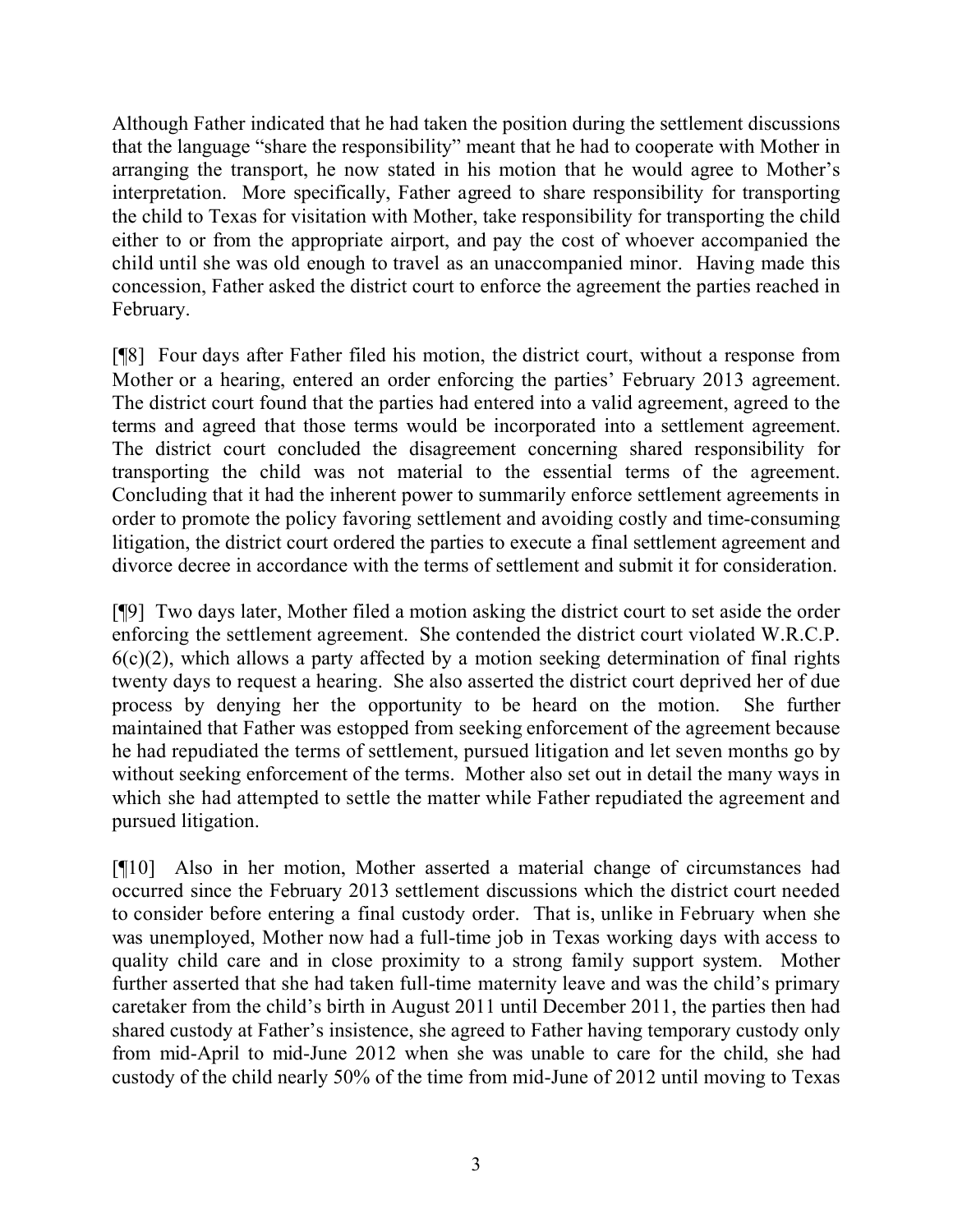in July 2013 and, during that same twelve month period, she had taken the child whenever the demands of Father's work schedule necessitated.

[¶11] The district court entered an order setting aside its order enforcing the parties' agreement and set the matter for hearing.<sup>2</sup> Mother then filed a response to Father's motion in which she asserted the terms of settlement signed in February 2013 did not establish a binding agreement and set out additional facts intended to show the parties had not reached a settlement and Father had repudiated any agreement. She also reiterated that a material change of circumstances had occurred and asked the district court to consider the best interests of the child and the parties' current circumstances in determining custody.

[¶12] At the hearing, Mother provided the only testimony. She testified that between February 2013 when the parties agreed on the terms of settlement and September 2013, Father refused to sign an agreement requiring the parties to share responsibility for the child's travel to and from Texas. She testified that Father subjected her to a seven hour deposition, subpoenaed her employment records, and caused her to incur substantial attorney fees. Over Father's objection that the testimony was not relevant to the narrow issue before the court, Mother also testified about her changed circumstances. After her testimony and the arguments of counsel, the following exchange occurred:

> THE COURT: So what's the real issue here? Is [Mother] really – I mean is she interested in trying to seek custody now?

> > [COUNSEL]: Yes.

THE COURT: Or is this a situation that she feels like she's had to go through a lot of extra post-settlement time, effort, and expense that should be taken into account before the original settlement agreement … -- and her understanding of the term "responsibility" should be enforced? Which is it?

[COUNSEL]: I would tell the Court that we are not adverse to settlement, but we do not agree with settlement on the same terms and … absent [a] mutually acceptable agreement, because the last one certainly wasn't [agreed to] for seven months, she is interested in seeking custody.

THE COURT: Okay. So that's – she is interested in seeking custody?

[COUNSEL]: Yes, she is.

. . .

<sup>2</sup> The order states that the district court had intended to allow a response period and had mistakenly signed the previous order.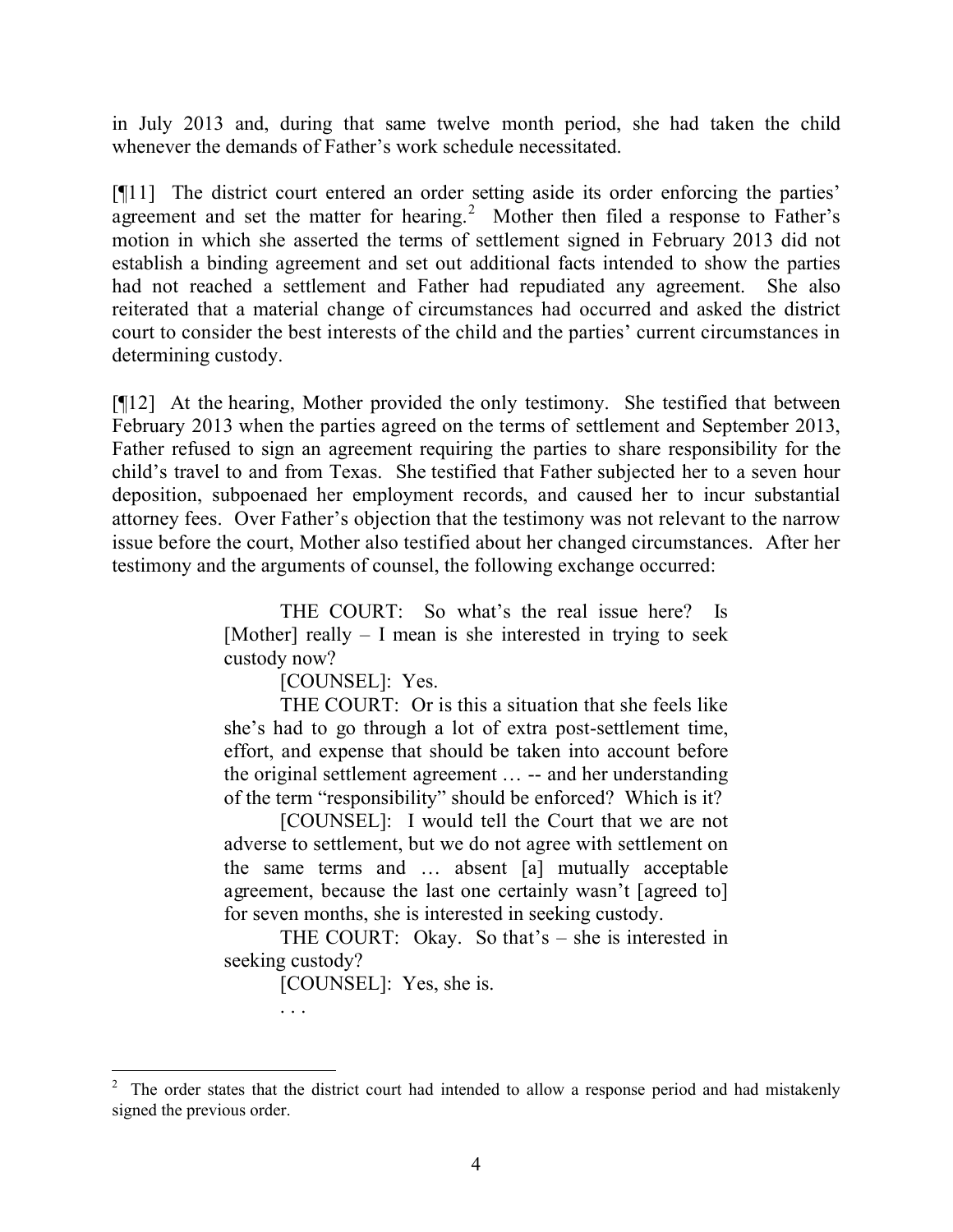THE COURT: So it would seem to me that that has to be the case here because at this point [Father] has essentially agreed to [Mother's] understanding of the term "responsibility" as originally contemplated . . . .

. . . So what it boils down to is that the practical [e]ffect of not enforcing this agreement is that [Mother] is going to pursue a custody situation that's different than originally agreed to.

[¶13] In December 2013, the district court entered an order enforcing the parties' February 2013 settlement agreement. The district court concluded all of the evidence before it showed that the settlement was a binding agreement; to the extent there was any ambiguity in the term "responsibility," it was no longer relevant because Father had agreed to proceed under Mother's definition of the term; and any fault for the continued litigation after the settlement agreement lay with Mother who, the district court found, asserted a position concerning the parties' "responsibility" for transporting the child contrary to their agreement. 3 The district court further stated:

> Wyoming Supreme Court case law indicates that stability is of the utmost importance in custody cases. While the Agreement entered into by the parties provides for a stable environment for the child, the continuing of the contentious litigation and the ensuing acrimony between her parents does not allow for a stable environment. Instead, it breeds uncertainty and instability for as long as there is not a permanent custody plan in place. The Agreement is a clear agreement between the parties as to the custody arrangement for their daughter. It is in the best interest of the child and the parties to enforce the Agreement and end the litigation.

Mother appealed the order to this Court. We dismissed the appeal because the order was not final.

[¶14] In January 2014, Father filed a motion asking the district court to enter a divorce decree and attached a proposed decree. Mother objected, asserting that the proposed decree contained different language than the terms of settlement the district court had ordered enforced. Specifically, she claimed the terms of settlement stated:

 $3$  Our review of the record does not support the conclusion that Mother was at fault for the protracted litigation or that she asserted a position contrary to the parties' agreement. The plain language of the terms of settlement required the parties to share equally in the responsibility and cost of transporting the child yet, after signing the agreement, Father took the position that he did not have to share in that responsibility. He maintained that position for several months despite Mother's efforts to get him to sign the final agreement. That our reading of the record differs from that of the district court, however, does not affect our resolution of the narrow issues presented on appeal.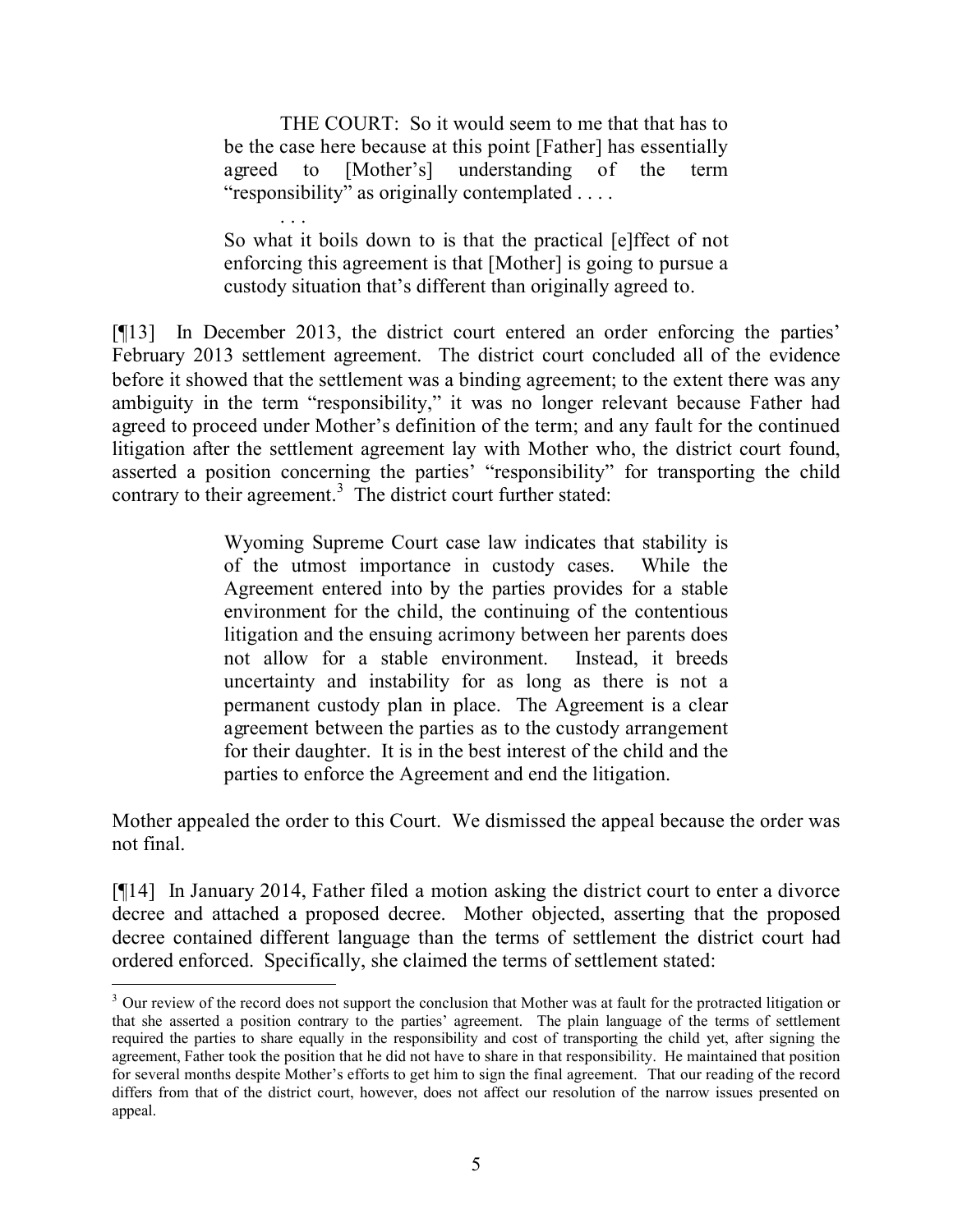2. Child Support. [Mother] shall [pay Father] \$50.00 per month as child support until she is employed or until the expiration of 12 months, whichever occurs sooner. Thereafter, child support shall be calculated in accordance with statutory guidelines. The parties agree to exchange financial affidavits on an annual basis.

She quoted the following language from the proposed decree:

5. Child Support. The presumptive child support for the parties['] child with [Father] having primary physical custody of the minor child and the [Mother] having reasonable visitation shall be calculated in accordance with Wyoming Statute once [Mother] files her updated Confidential Financial Affidavit.

(Emphasis in original.) She asserted the language in the proposed decree appeared to limit the district court's ability to apply the appropriate joint presumptive calculation and characterized her visitation as "reasonable" rather than "liberal" as stated in the terms of settlement.

[¶15] A few days later, Mother filed her child support calculation and financial affidavit. The district court entered an order requiring the parties to confer and resolve any conflict as to the language and submit a stipulated decree for the court's signature. The case was then re-assigned to a different judge in the same district. The parties continued to disagree about child support and the language in the decree. Mother submitted her own proposed decree. At a status conference in April 2014, counsel for the parties agreed that the district court should approve an appropriate decree according to the procedures outlined in W.R.C.P. 58.<sup>4</sup> Finding that Father's proposed decree more closely followed

 <sup>4</sup> **Rule 58. Entry of Judgment or Order.**

<sup>(</sup>a) *Presentation*. – Subject to the provisions of Rule 55(b) and unless otherwise ordered by the court, written judgments or orders shall be presented to the court within 20 days after its decision is made known. Before submitting the judgment or order, the party drafting it shall seek to secure the written approval as to form of the other parties. If, within 10 days, approval as to form is not obtained, the party drafting the form of judgment or order may forward the original to the court and serve a copy on the other parties with a notice advising objections must be made within 10 days. If no written objection is timely filed, the court may sign the judgment or order. If objection is filed, the court will resolve the matter with or without a hearing. A party objecting shall submit an alternative form of judgment or order with the objection.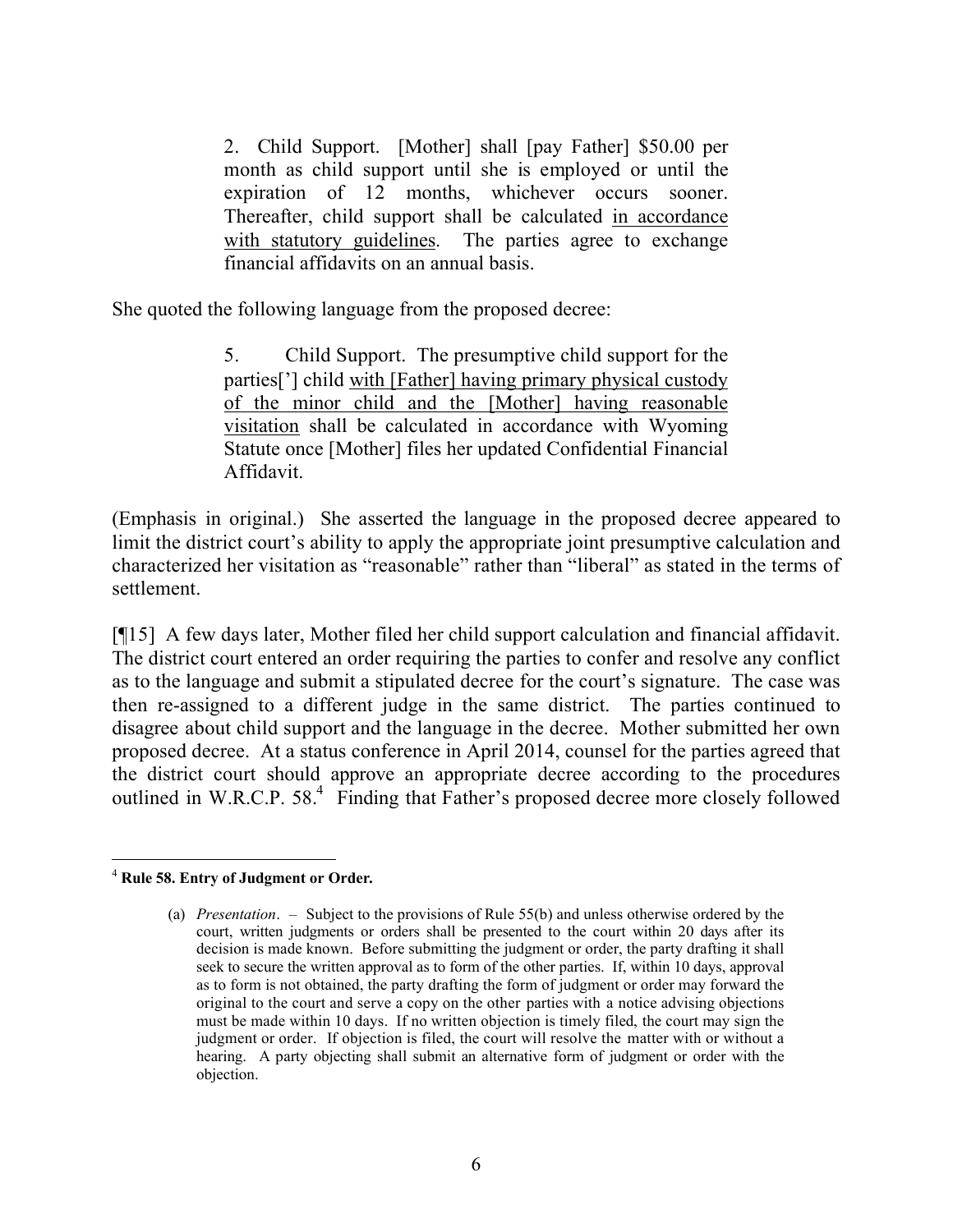the terms of settlement, the district court approved and entered that decree. Mother appealed.

### **STANDARD OF REVIEW**

[¶16] Decisions involving custody, visitation and child support are committed to the sound discretion of the district court. *Stevens v. Stevens*, 2014 WY 23, ¶ 8, 318 P.3d 802, 805 (Wyo. 2014). We do not overturn a district court's decision unless we find an abuse of discretion or a violation of some legal principle. *Id*. A court does not abuse its discretion unless it acts in a manner which exceeds the bounds of reason under the circumstances. *Id*.

### **DISCUSSION**

[¶17] Mother's first contention is that Father was estopped from claiming the parties had a binding settlement agreement because for months he took the position that they did not. She asserts that from the time they reached a settlement agreement in February 2013 until he filed his motion seeking to have the agreement enforced as binding in September 2013, Father refused to sign the agreement and engaged in action inconsistent with the idea that there was a binding settlement agreement, such as pursuing discovery at substantial expense to her. She claims Father switched his position in September and sought to enforce the agreement only after realizing that her situation had improved and she might seek and be awarded custody. Father urges this Court not to address the issue, asserting Mother failed to present it in district court. He further contends Mother waived the issue when she agreed to proceed in district court under Rule 58 without a hearing.

[¶18] Contrary to Father's assertion, Mother did present her estoppel claim below. She asserted it in her September 2013 motion to set aside the order enforcing the parties' settlement agreement, in her response to Father's motion to enforce the settlement agreement and at the hearing on Father's motion. Although the district court did not expressly address Mother's claim of estoppel, it is clear from its order enforcing the settlement that it rejected the claim. Thereafter, Mother made it clear that she intended to appeal the district court order enforcing the settlement agreement and, in agreeing to proceed without a hearing before the district court entered a divorce decree, expressly stated that she was not waiving her objections to the earlier order. Mother did not waive her claim that Father should be estopped from asserting the settlement agreement was binding.

[¶19] We conclude, however, that estoppel does not apply to prevent Father from asserting the agreement was binding. In *Baker v. Speaks*, 2013 WY 24, ¶ 60, 295 P.3d 847, 861 (Wyo. 2013), this Court said: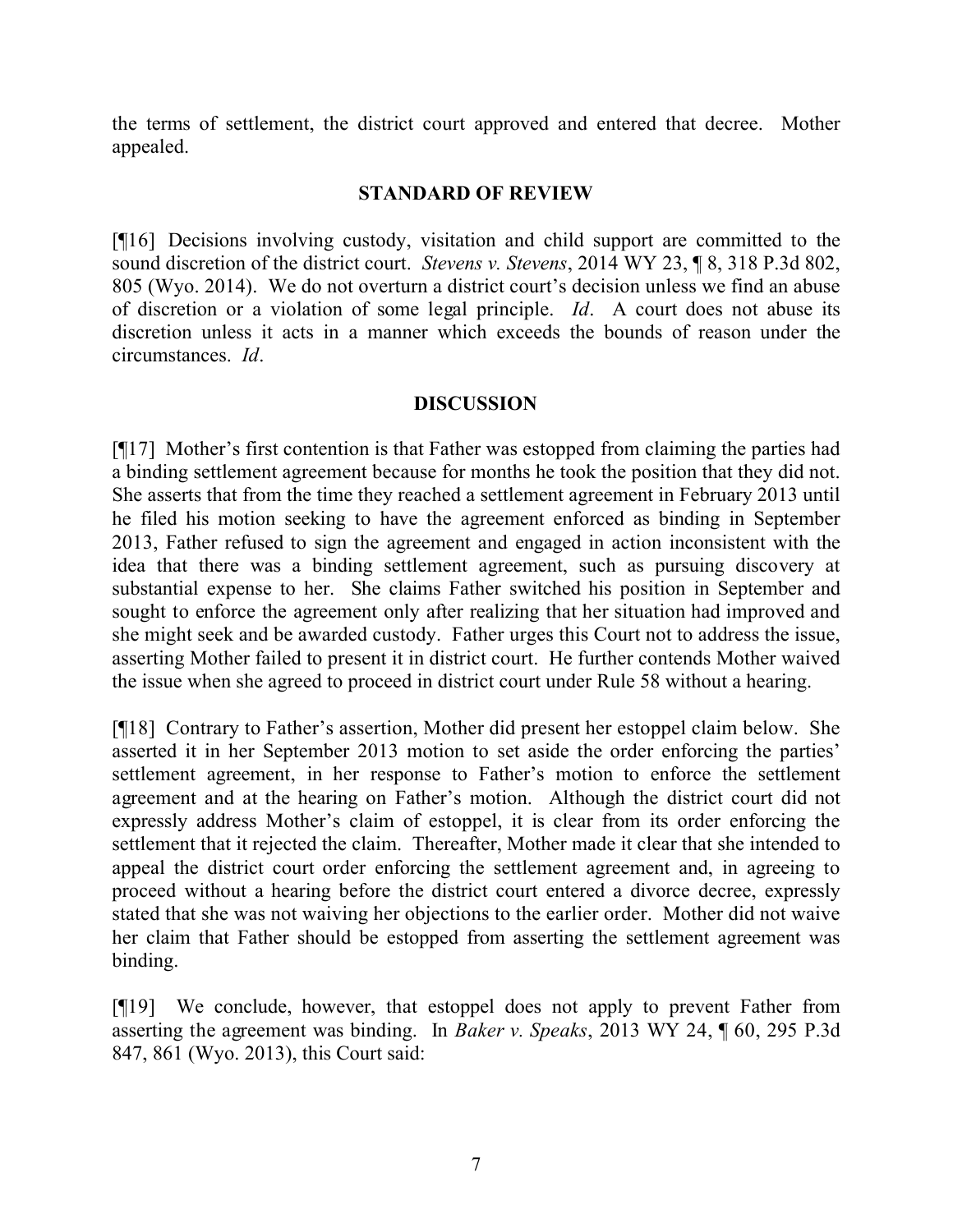Judicial estoppel is a doctrine intended to prevent a party from "blowing hot and cold"; that is, taking inconsistent positions. *City of Gillette v. Hladky Const., Inc*., 2008 WY 134, ¶ 107, 196 P.3d 184, 212 (Wyo.2008). However, it applies to taking an inconsistent position in a subsequent case. Judicial estoppel binds a party by his judicial declarations in prior proceedings, and that party

may not contradict them in a **subsequent proceeding** involving [the] same issues and parties.... Under this doctrine, a party who by his pleadings, statements or contentions, under oath, has assumed a particular position in a judicial proceeding is estopped to assume an inconsistent position in a **subsequent** action.

*Willowbrook Ranch, Inc. v. Nugget Exploration, Inc.,* 896 P.2d 769, 771 (Wyo.1995) (citation omitted) (emphasis added).

(Emphasis in original.)

[¶20] Under this definition, inconsistent claims made within a judicial proceeding do not create a judicial estoppel issue. That Father initially took the position that the parties had no settlement agreement did not estop him from asking the district court later in the same proceeding to enforce the agreement. It is common in litigation for a party to take one position early on and later, in an effort to resolve the matter, acquiesce to the opposing party's position. A holding that parties are estopped from doing so would stifle efforts to settle cases.

[¶21] Mother contends next that the district court abused its discretion in adopting the time-sharing arrangement the parties agreed to ten months earlier because there was no evidence that arrangement was in the best interest of the child. Before addressing the best interest question, we address Mother's characterization of the time-sharing arrangement as "joint custody." Our precedent reflects the term "joint custody" means an arrangement where each parent has the child approximately 50% of the time. *Loran v. Loran*, 2015 WY 24,  $\P$  16, P.3d (Wyo. 2015) and cases cited therein. Even if Mother's assertion were correct that she has the child 45.48% of the time in years when the child spends Thanksgiving with her and 44.11% in alternating years, this does not constitute joint custody.

[¶22] The question then is whether the evidence showed that the parties' agreement giving Father primary residential custody and Mother liberal visitation was in the child's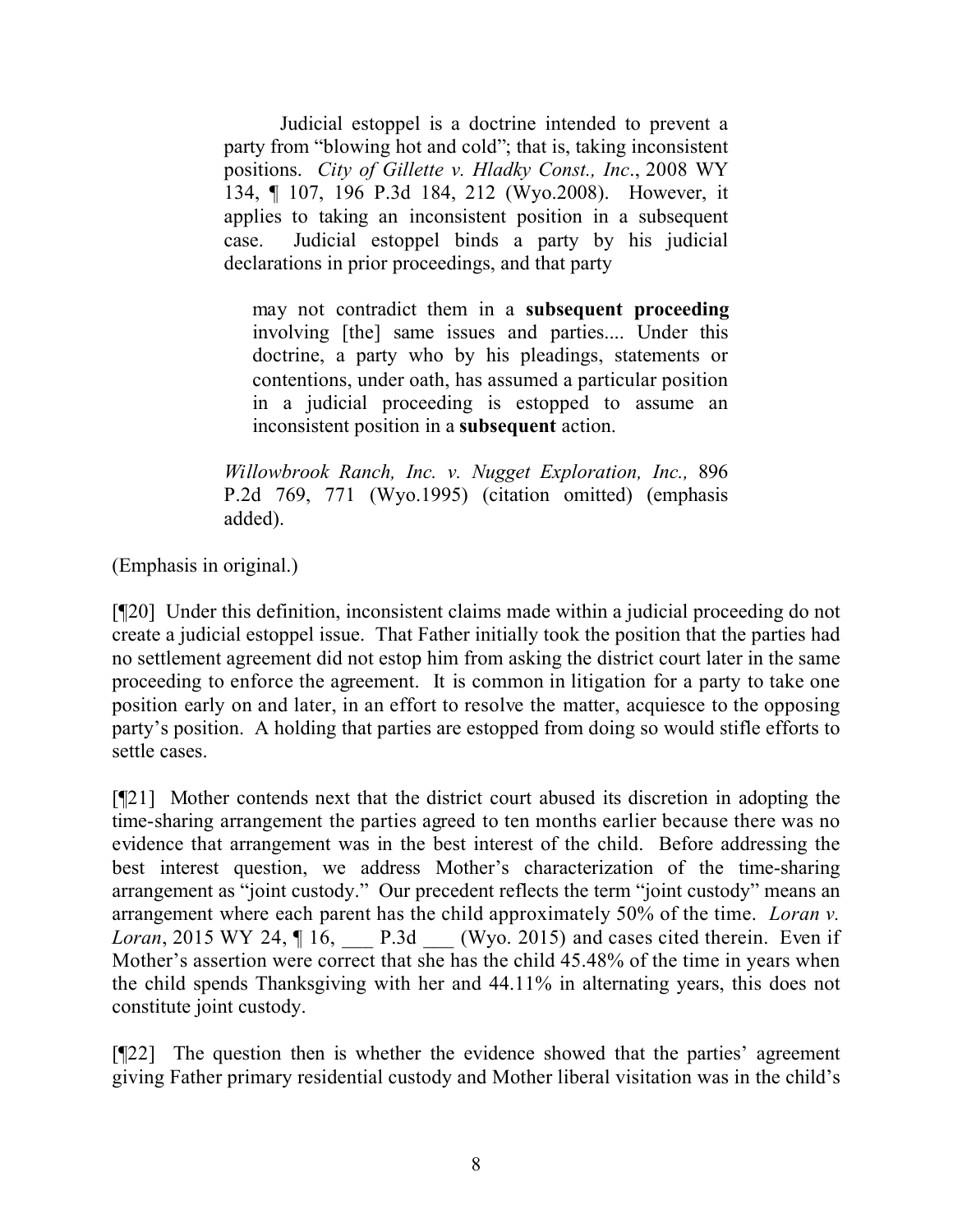best interest. In its order enforcing the parties' settlement agreement, the district court stated:

> It is uncontested that the parties in this case are outstanding parents to their daughter and that each party should have the opportunity to have significant and meaningful interaction with their daughter. The settlement agreement specifically contemplates each party spending significant periods of time with their daughter in large chunks to allow for more meaningful time spent together.

The district court then went on to discuss the critical importance of stability to a child's well being. It is clear from the district court's ruling that it found the child's need for stability outweighed Mother's testimony concerning her changed circumstances. It is also clear from the district court's order that it concluded enforcing the parties' agreement and ending the litigation served the child's best interest. We cannot say the district court's conclusions were unreasonable or constitute an abuse of discretion.

[¶23] Mother contends the district court improperly calculated child support under Wyo. Stat. Ann.  $\S 20-2-304(a)$  (LexisNexis 2013) instead of  $\S 20-2-304(c)$ , which applies when each parent keeps the children overnight for more than forty percent (40%) of the year and both parents contribute substantially to the expenses of the children above and beyond any child support payments. She asserts the latter subsection applied because she has the child more than 40% of the time and contributes substantially to the child's expenses above and beyond paying child support.

[¶24] In accordance with the parties' settlement agreement, the divorce decree provided different visitation schedules for Mother and child dependent upon where Mother lived and the child's age. Initially, while Mother still lived in Jackson and the child was not of school age, Mother was to have visitation three days per week. After Mother moved to Texas, and while the child was not of school age, Mother was to have visitation with the child up to ten days per month. Beginning the summer before the child starts kindergarten Mother will be entitled to summer visitation for four weeks. Thereafter, Mother will be entitled to visitation for an increasing number of weeks during summer break as the child gets older. At all times, Mother is entitled to visitation on alternating holidays, the child's birthday in alternating years, Mother's Day, and Mother's birthday.

[¶25] The visitation schedule applicable currently and at the time the decree was entered allows Mother up to ten days per month plus alternating holidays. Ten days per month means 120 days per year. Neither the settlement agreement nor the decree clearly delineates all of the holidays included nor do they specify the number of days of visitation Mother is entitled to for any particular holiday. Even assuming, however, that Mother is entitled to visitation for two days on every alternate holiday, including Martin